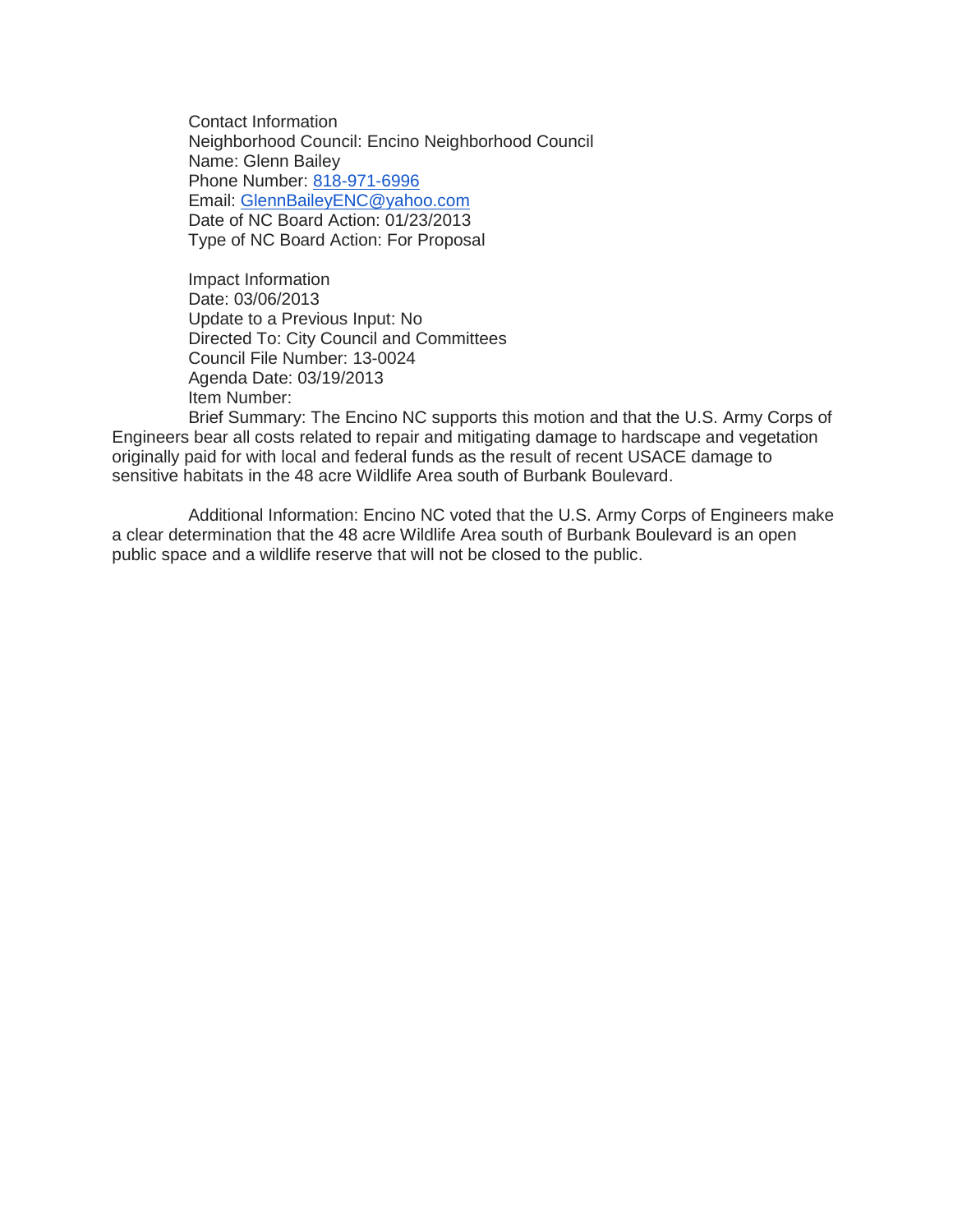## ENCINO NEIGHBORHOOD COUNCIL BOARD MEETING Wednesday, January 23, 2013 Proposed Minutes

## 1. CALL TO ORDER, PLEDGE, ROLL CALL, DETERMINATION OF QUORUM

The meeting was called to order at 7:09 P.M. by President Glenn Bailey. LAPD West Valley Commander John Egan led the pledge of allegiance. Roll call was taken and it was determined that there was a quorum with the presence of 16 (later increased to 17) voting members and alternates based on the following:

Members and voting alternates present: Kathy Moghimi-Patterson, Stacie de Armas Shrinsky, Sherman Gamson, Eliot Cohen (alternate for absent member Victoria Miller), Todd Rubinstein, Marly Tempel (who left before the meeting ended) Debra Lee George, John Tashstchian, Hrag Kitsinian (arrived around 8:00 P.M.-during consideration of Item 5), Talar Dardarian, Glenn Bailey, Jason Ackerman, Ken Silk, Alicia Herring, John Arnstein, Debbie Watson, Gerald Silver and Melissa Loeffler (alternate for absent member Keven Steinberg). Other alternates present: Mia Howard Rubinstein, Sharon Brewer, Norma Landau, Steven DeVore, Fred Myer and Laurie Kelson.

Members absent: Victoria Miller, Diane Rosen and Keven Steinberg. Alternates absent: Herbert Strickstein, Gil Spiegel, Art Sherman and Jeremy Erlandsen.

2. APPROVAL OF MINUTES The minutes of the October 24, 2012 Board meeting (the Board had previously deferred consideration) were approved without objection. The Minutes of the last Board meeting held on December 26, 2012 were distributed and approved without objection.

2.8 REPORTS FROM CITY OFFICIALS AND DEPARTMENTS LAPD West Valley Commander John Egan spoke and referred to the Park and Municipal Code 63.44 Officer Trulik spoke and answered questions. He referred to police covering local schools.

2.9 REPORTS FROM REPRESENTATIVES Councilmember Koretz's deputy Jeff Ebenstein spoke and among items he referred to were to lower crime figures, the Sepulveda Basin, Paul Koretz' Valley hours and availability of sandbags at the Fire Station. Koretz's Deputy Shawn Bayliss was also present and stated he did not know yet of the date when the City Council would consider a motion regarding the Community Care Facility.

3. APPROVAL OF FINANCIAL STATEMENTS John Arnstein distributed separate expense reports for October, November and December 2012. A motion to approve the reports was made by John Arnstein, seconded by Eliot Cohen and adopted by a vote of 16-1. John reported that only \$20,000 had been committed and almost all of this was for staff. He urged committees to let him know if funds that had been provided for had been expended. John stated if available funds were not used the funds would be lost (i.e. revert to the City).

4. CONSENT ITEMS The agenda listed items marked a-n and an item o which was moved to Item 16c. The President referred to each item and asked if any member wanted to pull the item. Items l, m, and n were pulled and the meeting adjourned before these items could be considered. A motion was made by Gerald Silver, seconded by Sherman Gamson and adopted unanimously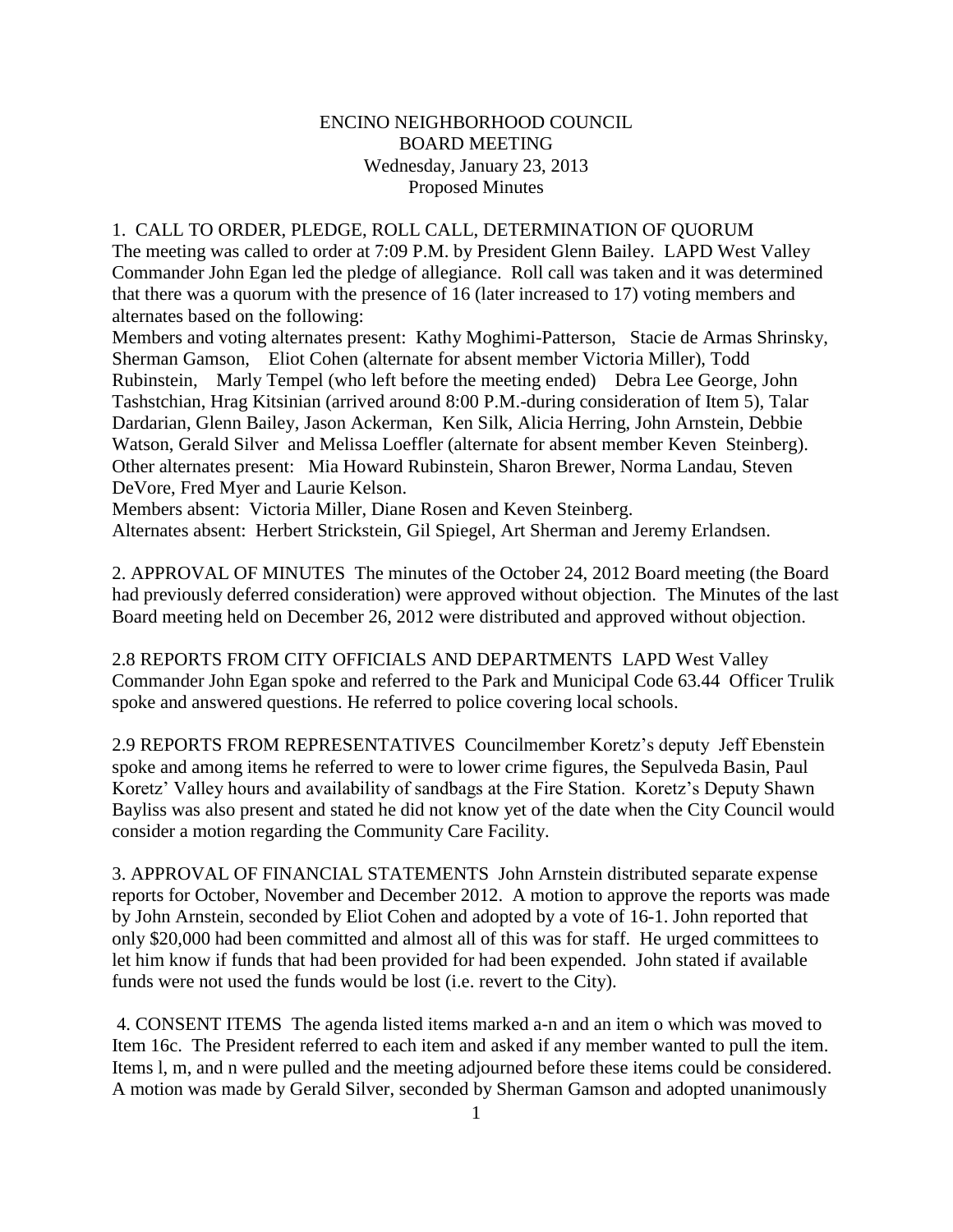to approve the remaining (i.e. unpulled) consent items, which consisted of the following recommendations that had been adopted without opposition by the following respective committees indicated in parenthesis:

a-To do outreach tabling at local Encino coffee shops and grocery stores once a week. (Outreach Committee)

b-To participate with a booth at Taste of Encino event to be held on Sunday October 13, 2013. (Outreach Committee)

c-That the U.S. Army Corps of Engineers provide adequate advance email notice at least 60 days prior to any action to both Neighborhood Councils in the Sepulveda Basin, the Encino and Lake Balboa NCs, of any and all proposed projects and actions, whether or not an environmental impact is anticipated. (Parks Committee)

d-That the Encino Neighborhood Council supports the Sepulveda Basin wildlife habitat motion of Councilmember Jan Perry (Council File 13-0024) and recommends that the motion also be referred to the Ad Hoc River Committee and that a Community Impact Statement be filed by the ENC. (Parks Committee)

e-That the U.S. Army Corps of Engineers make a clear determination that the 48 acre Wildlife Area south of Burbank Boulevard is an open public space and a wildlife reserve that will not be closed to the public. (Parks Committee).

f-That the U.S. Army Corps of Engineers bear all costs related to repair and mitigating damage to hardscape and vegetation originally paid for with local and federal funds as the result of recent USACE damage to sensitive habitats in the 48 acre Wildlife Area south of Burbank Boulevard. (Parks Committee)

g-That the ENC support Alternative C of the Rim of the Valley Corridor Special Resource Study as prepared by the National Park Service as it includes the Sepulveda Basin, Los Angeles River, and Los Encinos State Historic Park and all of Encino and that the ENC also encourage the additional inclusion of Alternate D for maximum connectivity of natural habitats. (Parks Committee)

h-To re-support the original motion in 2010 regarding Case No. ZA 2009 0755 CU PAL concerning a school located at 6100, 6112, and 6120 Lindley Avenue and 18051 Topham Street (Planning and Use Committee)

i-That ENC Board meeting dates for 2013 will be held on the regular fourth Wednesday of the month except for November and December when there will be instead only one meeting held on December 11, 2013. (Executive Committee)

j-To authorize the filing of Community Impact Statement supporting the Mayor's appointment of Grayce Liu as permanent General Manager of the Department of Neighborhood Empowerment (DONE) (CF 12-1934) (Executive Committee).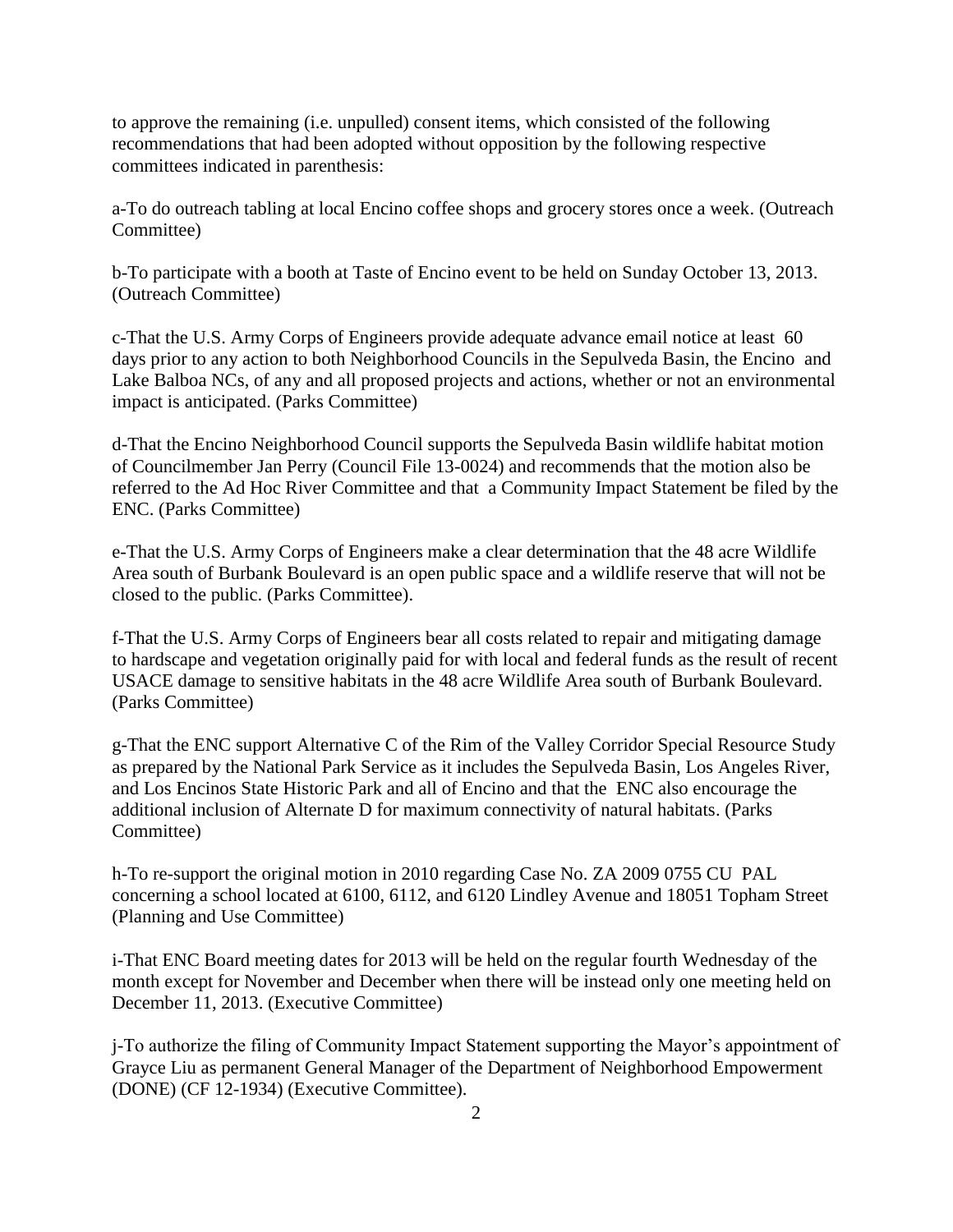k-That the determination of whether there is any variance between motions adopted in 2012 to amend the ENC Bylaws regarding removal and the provisions in the current Bylaws and the proposal of an appropriate motion to remedy any such inconsistency be referred to the Bylaws Committee. (Executive Committee).

5. FILLING OF VACANCY The President announced that Eliot Cohen applied for the vacancy in the office of Religious Representative and referred to DONE's statement indicating what should be established for qualification. Eliot Cohen spoke and referred to the basis for his qualification for the position. A motion was made by John Tashstchian and seconded by Todd Rubinstein to postpone consideration of the designation of Eliot Cohen to the next Board meeting. After debate a motion to close debate was adopted by a vote of 9 Yes, 5 No and 2 Abstentions. The motion to postpone consideration was then adopted by a vote of 9 Yes 6 No and 2 Abstentions.

6. SEATING APPLICANTS AND OATH There were no applicants to be seated. All members and alternates who were seated at the meeting stated they had previously been sworn in.

7. INTRODUCTIONS Former ENC President Louis Krokover was announced.

8. REPORTS FROM CITY OFFICIALS This agenda item was considered early – see 2.8.

9 REPORTS FROM REPRESENTATIVES- This agenda item was considered early - see 2.9.

## 10.GUEST SPEAKERS.

a- Daisie Cristobal Sanchez, Education Project Manager of Southern California Gas Company. distributed documents regarding Advanced Meter Project. She spoke about the advanced meter and its benefits.

b-Laurie Kelson spoke about the status of the Metro study on the Sepulveda Transit Corridor. c-The NC Budget Advocates for Southwest Valley Region were not present but the President stated they would be meeting in the Valley on January  $31<sup>st</sup>$  at 7:00 P.M.

11. PUBLIC COMMENT ON NON AGENDA ITEMS There was comment by Shant Hagopian who stated he believed there was a "push back" of stakeholders and by Mark Herd about his candidacy for City Council in the  $5<sup>th</sup>$  District.

12. OLD BUSINESS-There was none.

13. PRESIDENT'S REPORT

a- Executive orders-None issued.

b-Workshop It was announced that the ENC Retreat will hereinafter be referred to as ENC Workshop and was planned for Saturday February 9, 2013 between 10:00 A.M. and 2:00 P.M. at the Tillman Water Reclamation Plant/Japanese Garden. A motion to approve the aforementioned plans for the Workshop was made by John Arnstein and adopted by a vote of 16-0-0. It was stated John Arnstein would prepare an agenda.